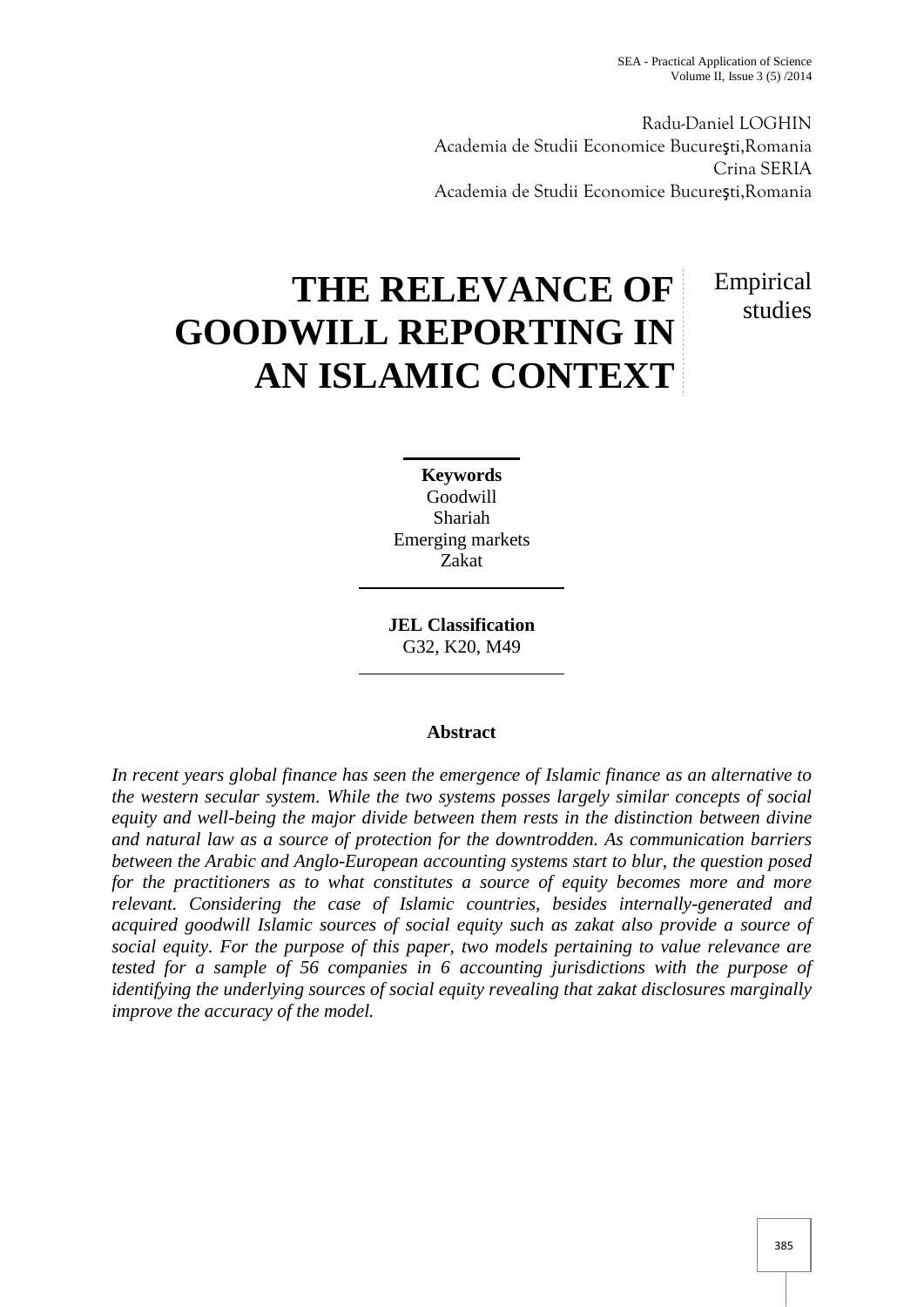#### **Introduction**

As an innovation of the Anglo-European Judeo- Christian company law, goodwill as a form of equity has for long been a reliable metric for inclusion in the financial statements of both public companies and SME's alike. The underlying framework which allows the inclusion of this metric into the financial statements of a company are not the fitness-oriented secular framework, but one which is deep-routed into the biblical framework of the 17th century England.

One of the bases for the recognition of goodwill as an asset rather than an expense can be found in the King James Bible 2 Corinthians 9:7 .Each one must give as he has decided in his heart, not reluctantly or under compulsion, for God loves a cheerful giver". By this paragraph the Bible clearly states that impulsive acts of charity and benevolence do improve the fate of the providers of charity, which as an act is separated from that of an economic transaction in which two assets of a comparable value are traded in a mutually beneficial manner allow the parties to reach their disparate economic goals.

The purpose of financial statements is to play a role in shaping the financial decisions of stakeholders in the context of the enterprise as well as protect the interest of the enterprise within the network of contracts. . As an immaterial right, goodwill can satisfy multiple demands from the different stakeholders and thus fulfill a role in ensuring the growth and development of the enterprise as defined by network effects (Lev, 2001).

A fair amount of skepticism must be mentained however in accruing the different amounts of expenses incurred during the financial year, as these play a role in the case of future mergers and acquisitions. For instance expenses incurred for the purpose of penetrating the marketplace can be recorded off-balance sheet for the purpose of negotiating a better deal with a would-be buyer. In fact the 1952 French chart of accounts included such items as establishment expenses (market research, initial advertising) into the amounts on the balance sheet (Canibano, 1972). Considering the detailed French Chart of Accounts we must consider the role played by these expenses on the social and financial clout of the enterprise within its particular framework.

By recognizing goodwill as an asset on the balance sheet, shareholders not only improve their credit scores, but also enhance the possibility of a favorable price for the trading of their company, while fulfilling a social role for the implementation of tax brackets.

There are many value relevance studies conducted for the purpose of examining value relevance have been proposed, inspired by the work of Feltham and Ohlson (1995). These studies are mostly conducted in a low-context Anglo-European setting

such as the case of Damash et al (2009) who examine the value relevance and reliability of reported goodwill in the Australian context, Craig et al (2010)who examine the relevance of reported goodwill in the context of the Portughese stock Beisland&Hamberg  $(2014)$ monitor the effects of impairment-only goodwill decisions on stock prices as reported by companies on the Stockholm stock exchange. The conclusions of such studies are limited to low-context accounting systems. Other studies fail to disclose the sample entirely, such as Xu, Anandarajan, & Curatola (2011) and at best provide a judgement for a general framework.

Islamic countries are generally not classified as developed markets. Pakistan, Malaysia and Indonesia are classified as emerging markets by the International Monetary Fund. Quatar, Egypt, Malaysia, Indonesia and the United Arab Emirates are awknoledged by MSCI Barra as emerging markets within their respective classifications.Goldman Sachs as part of its Next Eleven sample includes also Iran and Nigeria. These markets provide a window into a loosely regulated environment which can either endorse the legal secular developments of developed markets or provide the world with an innovative local frameworks, based on an Islamic cultural framework.

Regarding research in islamic countries the literature is vast and focuses mainly on moral and ethical aspects. Kamla et al (2006) find that Western transnational corporations have sought to promote their particular brand of corporate social (and environmental) responsibility accounting in Arab countries, variously influenced by Islam, with little to no mention of a notion of accounting for the environment integral to and deeply rooted in Islam. Building on Islamic teachings such as holism, social justice and knowledge development constitutes a platform for Islamic banking and accounting to go beyond emphasis on interest prohibition and ethical rhetoric that in practice bears little resemblance to operations. (Kamla R. , 2009, p. 929)Karim (2001) states that supervisory authorities in countries in which Islamic banks operate have taken various approaches to regulate Islamic banking.

Such variations appear to have resulted in Islamic banks adopting different accounting treatments for investment accounts, although most of the countries in which Islamic banks operate either look directly to international accounting standards as their national standards or develop national standards based primarily on international accounting standards. This rendered the financial statements of Islamic banks noncomparable. It also implies that the calls for worldwide adherence to international accounting standards to achieve harmonization in financial reporting, regardless of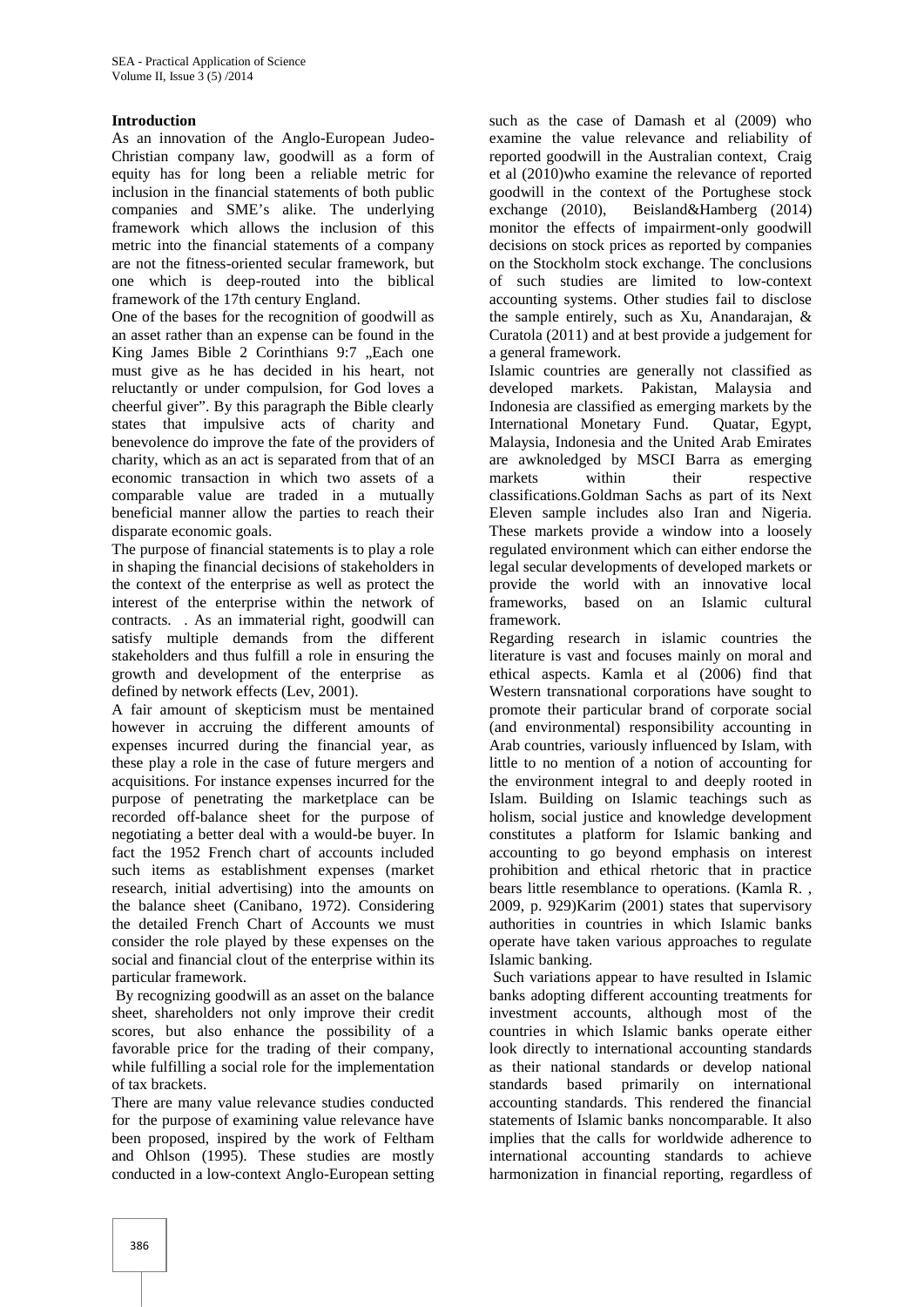cultural differences that affect the way in which business transactions are carried out (in substance as well as in form), should not go unchallenged.

Research conducted within Islamic countries proper such as those conducted for the Tehran Stock Exchange emphasize legal distinctions between various categories of rights which are subject to classification as intangible assets, mainly focusing two different concepts, the right to goodwill and the right to business vocation (Sha'bani Nashtaei & Shahroudbari, 2012).

For the present paper, the emphasis shifts towards the social aspects of goodwill accounting, by focusing on a relevance model which incorporate Islamic metrics of social performance as internally generated goodwill.

## **Goodwill accounting under an Islamic framework**

In order to draw a link between accounting and the religion of Islam we must first accept that religion and finance represent a set of contracts. Religion is a contract between God and disparate individuals, linking subjects through social norms such as Shariah or the Talmud while finance represents a contract between individuals which is regulated by secular authorities. Both company law and religious codes share a mixture of positive and subjective norms, which either favour Will Theory or Theory of Interests which focus on a mixture of positive and subjective law, finance mainly draws from subjective law.

The world is rapidly becoming a multicultural landscape which does not favour segregation of ethnic and religious groups. While the Christian population is for the most part in favour of a secular landscape, religious influences law-making and attitudes towards laws and customs. Inevitably, research efforts must focus on the informational needs of the rapidly growing Muslim communities. European nations are accepting substantial immigrant populations chiefly drawn from Africa and Asia, so that today, Muslims constitute around 4 or 5 percent of the European population (Jenkins, 2006).

Such communities are rapidly gaining clout and demanding appropriate information from the CEO's regarding the social performance of their funds, as well as the traditional financial performance. As revealed in Table 1, the numbers of jurisdictions which endorse Islamic guidance are significant, with over 10% of the UN member states supporting a legal system which in some way or another exposes Shariah principles for company or fiscal law. Over sixty percent of jurisdictions with an Islamic percentage greater than 90% have thus far adopted or permitted the adoption of IFRS guidelines for public enterprises or SME, including those pertaining to goodwill accounting. Some of those jurisdictions like Nigeria or Malaysia have

even endorsed parts of the British common law framework, responsible for the emergence and development of goodwill accounting through the world.

Financial reporting practices pertaining to goodwill are converging. In the case of Saudi Arabia, one of the most conservative Islamic regimes, which has adopted IFRS the policies relating to goodwill are identical to those expressed in IFRS 3.The excess of consideration paid over the fair value of net assets acquired is recorded as goodwill. Goodwill is annually re-measured and reported in the consolidated financial statements at carrying value after adjustment or impairment, if any. If, after reassessment, the net amounts of the identifiable net assets acquired at the acquisition date exceed the sum of the consideration paid, the excess is recognized immediately in the consolidated statement of income as a gain.

Likewise in the case of Cairo and Jakarta Stock Exchanges which do not apply IFRS. In the case of Indonesia in particular, the entire carrying amount of the investment (including goodwill) is tested for impairment in accordance with PSAK 48 (Revised 2009),Impairment of Assets, which is similar in respect with the requirements set forth by the Financial Reporting Standards (IFRS).

As we can observe in Table 2, the tax benefits incurred by companies which acquire goodwill are mixed, with some jurisdictions allowing goodwill amortization, while some do not recognize goodwill amortization as a deductible. As such, there are a few issues with deferred tax which would affect the comparison between the various accounting jurisdictions at a local level.

While, the degree of context certainly plays a part in the relevance of goodwill accounting numbers it is an established concept for the Islamic accounting establishment.

#### **Zakat in Muslim countries: a cornerstone for accounting and social responsibility**

Zakat is an element specific for Muslim countries. In the majority of Muslim countries, Islamic law covers all aspects of life, such as economics, ethical, political and religious. It is interesting the fact that there are different types of Muslim countries, when referring to constitutional recognition of state religion (Salim, 2008). Some states, including Saudi Arabia declare themselves as being Islamic states, while states like Egypt consider Islam as being their state religion.

Zakat is a mandatory tax, but means purification, prosperity, goodness. All Muslims have the obligation to renounce at a part of their assets and wealth, when it is exceeded a threshold, called al nisab, being a minimum basis (Mohsin, 2013). Moreover, it is considered that zakat is a form of equitable distribution of wealth.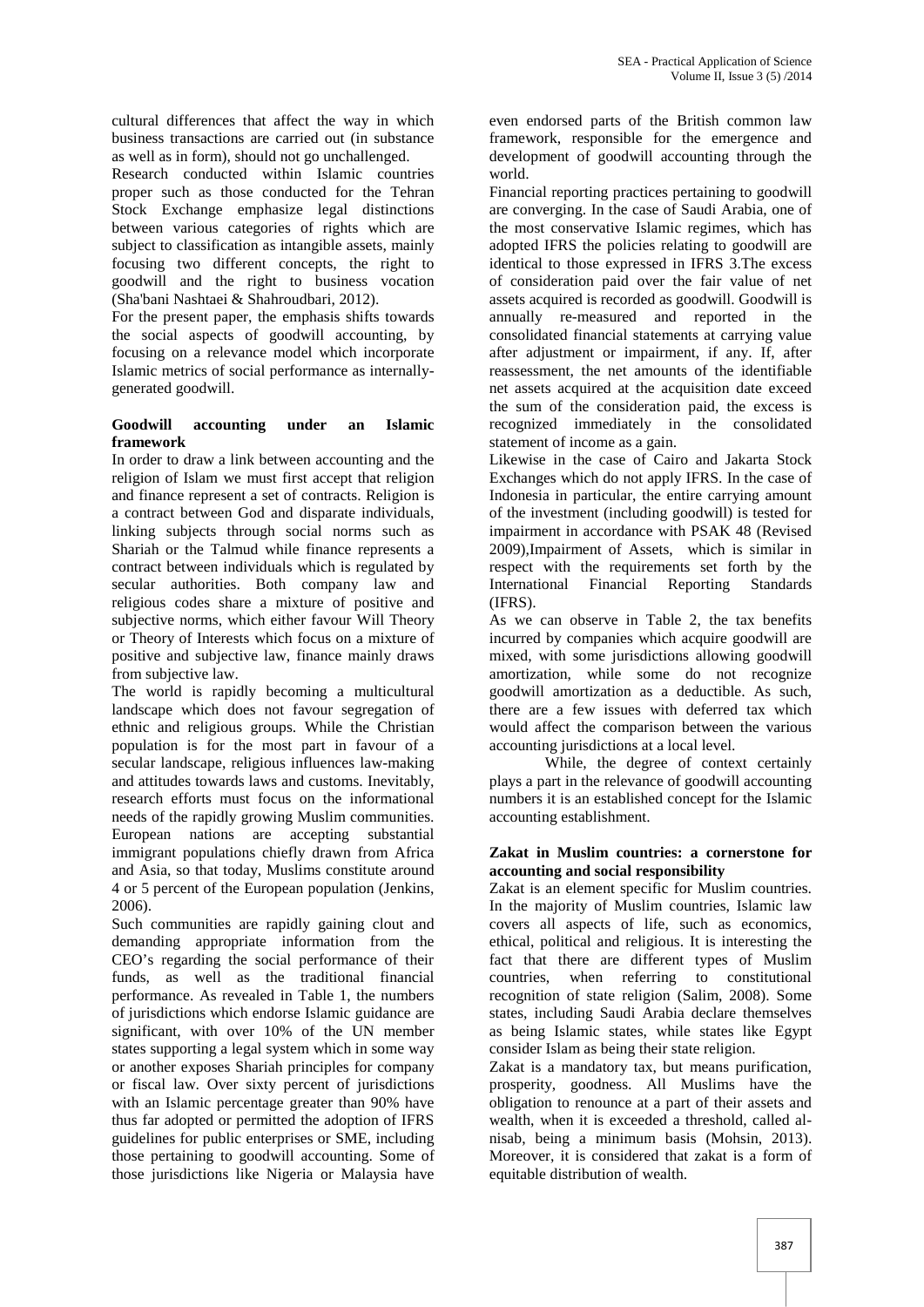Zakat is viewed as a catalyst for extermination of poverty. The Islamic precepts highlight the importance of this religious tax, the Holy Coran referring to this word 82 times. Consequently, the premise could be that respecting the teaching of Islam, including here the payment of zakat is the guarantee for the lack of poverty.

In the literature is presented the eccentric explanation of the lack of disadvantages of registering the religious tax, zakat. An obvious inconvenient of paying this tax is the decrease in the total assets. However, Muhammad prophet stated that company's assets will not have a lower value, the zakat being the most profitable investment, because the return is 700 times higher than the initial investment (Adnan & Bakar, 2009).

The routes of this tax are in the year 624, when zakat was introduced and organized. This can be considered as a starting point for Islamic accounting, because it was the instrument for computing and determining the value of zakat. Ten (AAOIFI), years later, there were introduced the accounting concepts and procedures, in the period 634-644 (Kamla, Gallhofer, & Haslam, Islam, nature and accounting: Islamic principles and the notion of accounting for the environment, 2006).

Zakat represents basis for the differences between Islamic and traditional accounting. Accordingly, while traditional accounting was monetary value based, Islamic accounting is quantity based and monetary based (Saufi & Mustapha, 2012).

It is considered that the act of zakat embodies not only spiritual purposes, but also political and economic aims.

Islamic economic perspective is different from the Western economic perspective. While in western perspective individuals' main aim is to maximize their wealth and profit and to minimize the losses, according to Islamic approach individuals and also entities cannot consume their wealth in a wastefully manner. Moreover, they are bound to give to others under to the form of social contribution or zakat, because, according to Islamic beliefs, others have right to another person's wealth. Islamic version contrasts with western perspective where persons and companies can exert absolute and unconditional rights over their wealth and can benefit from it as is pleased. In Islamic world, according to Quran, individuals do not have absolute right over their wealth; they are only administrators of the received resources (Saufi & Mustapha, 2012).

Zakat seems to be considered a cornerstone and landmark for accounting. Although according to Islamic approach only the Allah will exist indefinitely, it is said that, if Allah wishes, business organization will continue indefinitely, this being an Islamic version of going concern principle of accounting. In the literature, is highlighted the idea that Islam religion tolerates business continuity,

because they are a source of Zakat. The payment of zakat is linked to the continuity of its activity, being paid every year (Saufi & Mustapha, 2012).

#### **Computation of zakat and implications on accounting**

Zakat is related to fairness, justice and accountability. In order to compute Zakat in a fair and equitable manner, assets are recorded at the current market value, so not at cost, although the cost amount is verifiable and more objective. The current market value is considered to be able to capture the fair and real picture of the companies, while the historical is criticised for its inaccuracy and lack of relevance. (Saufi & Mustapha, 2012).

At international level, the accounting treatment for zakat is presented according to the Financial Accounting Standard (FAS) 9. This standard was issued by the Accounting and Auditing Organization of Islamic Financial Institutions an independent international organization (Bakar, 2007).

The liability generated from zakat is determined by income level, the type of resources used by the company and the utilization of these resources. The resources a company can use are related to long term and short term financing and equity (PricewaterhouseCoopers, 2013).

The basis for zakat computation does not include unlawful or prohibited wealth, coming from stolen assets, income from interest, or having an illicit and prohibited source (Mohsin, 2013).

There are some methods for zakat calculation, namely the adjusted working capital method and adjusted growth method.

According to the adjusted working capital method, the base for zakat is the Net Current Assets (NCA), from which are deducted the items that do not fulfil the conditions for zakat assets and liabilities. As a parallel, the adjusted growth method considers as base for zakat long-term liabilities and owners' equity deducted for non-current assets and property, plant and equipment. As if in adjusted working capital method, items from the balance sheet are subtracted due to lack of productivity, lack of utility as well as additional items that do not respect the shariah law.

After the zakat base is established, a percentage of 2.5% is applied to the base in order to compute the zakat payable. (Ibrahim, Abdullah, Kadir, & AdwamWafa, 2012)

Considering the importance of this tax, companies should understand the importance of disclosing the major components of zakat and the method used for determining the base for this religious tax. This could be possible through presenting the payment, expense and liability related to zakat. Also, the recorded adjustments that influence the value of zakat should be mentioned in the financial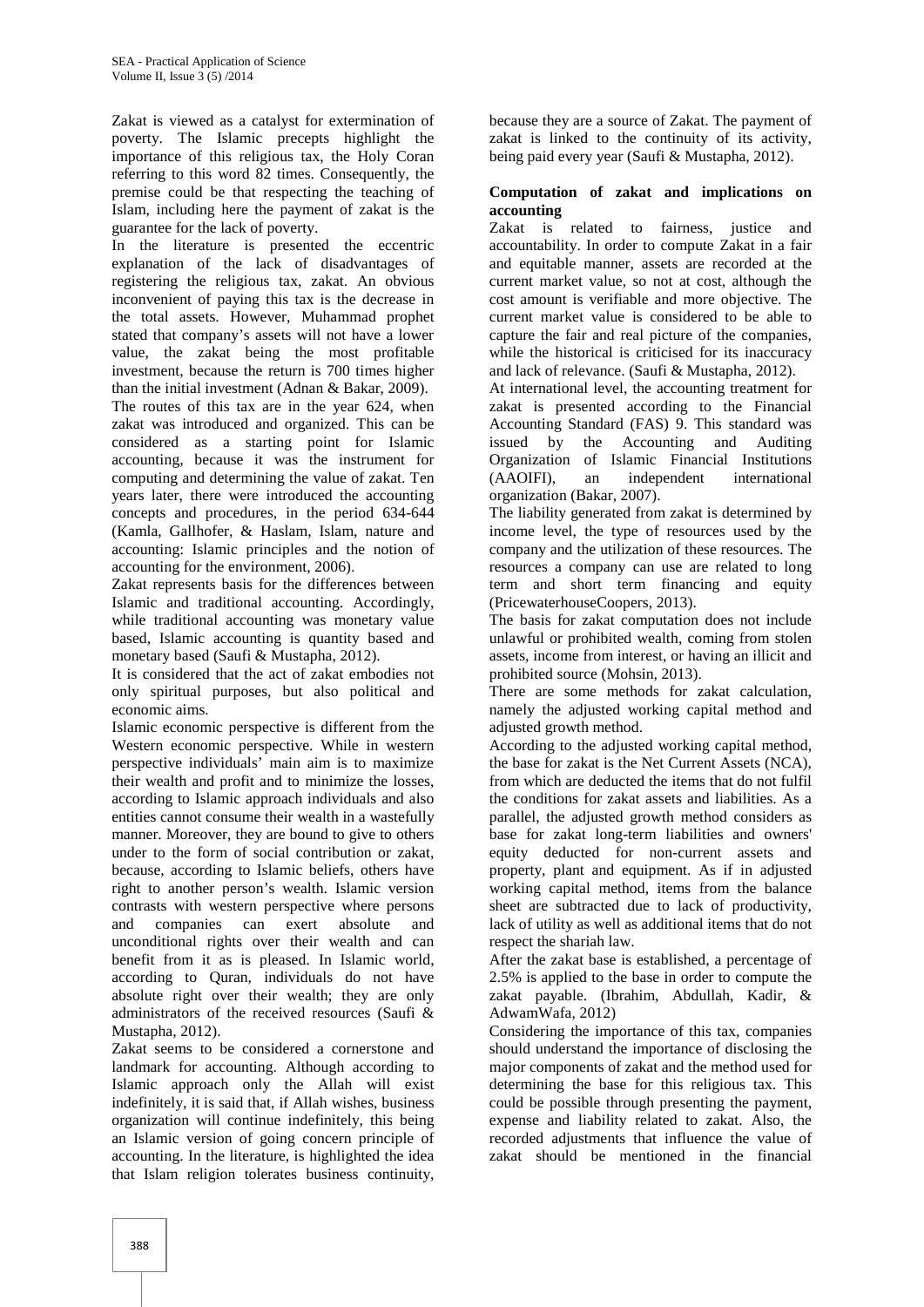statements of the companies (Ibrahim, Abdullah, Kadir, & AdwamWafa, 2012).

## **Methodology, sample and results**

After developing the case for goodwill accounting in the case of Islamic countries we compare two models for determining its relevance in the Islamic context, based on the work performed by Feltham & Ohlson (1995).

The sample was selected from the Thomson Reuters DataStream library. Shariah-compliant companies ware considered. The second criterion for inclusion was the compliance with IFRS guidelines in respect to goodwill accounting (impairment-only, no pooling option, mandatory annual impairment tests). Next the results ware we filtered from the companies which had goodwill and ware listed major African or Asian Stock Exchanges only (Shariah-compliant equities listed in the EU or USA ware ignored for the purpose of the study since these jurisdictions are more secular than Asian or African firms). The data was compiled from the 2013 fiscal year.

The sample thus consists of 56 equities listed on the Abu Dhabi, Lagos, Cairo, Jakarta and Tadawul. The stock exchanges selected provide meaningful results not only for their diverse sample of quality equities but also for their pious Muslim communities. Of these only 8 companies (about 14% of the total sample) had experienced goodwill impairment and thus goodwill accounting had to be factored into net goodwill for a more robust statistical significance. Of these 25 are from the Jakarta Stock Exchange, 15 from Tadawul, 2 from Lagos, 4 from Abu Dhabi, 5 from Dubai, 5 from Cairo. The average free float from the sample is about 52% and thus the equities are more volatile in a market setting.

The variables factored in for the tests are the closing price for the equity at the day of the publishing of their annual financial statements as a dependent variable, net equity minus net goodwill (NE), net income (NI) and net goodwill (GWSH) adjusted by the number of ordinary shares as independent variables.

For the second model net goodwill was merged with outstanding zakat as an internally generated asset of the company as if the expenses been capitalized on the balance sheet. Zakat plays on the financial performance of the company by attracting Muslim customers.

The correlation coefficients between the dependent variable and independent ones are 0.45 for goodwill per share, 0.89 for net equity per share 0.85 for the net income of the company.

Both models contain an intercept and ware tested for the predicted sign to match against the correlation matrix. No Simpsons' effect was detected which would require the sub-sampling of the 56 companies.

Hypothesis 1 states that goodwill is more relevant when disclosed with Zakat.

Hypothesis 0 states that Zakat does not play a significant role in enhancing goodwill disclosures

The hypotheses are tested by judging the performance of the models. In case Zakat would not be recognized as an asset of the company by the investors, the corresponding model would have a lesser performance than the standard model.

Both models perform at 80% adjusted R squared, however the performance of the model which accounts for zakat as an internallyrecognized asset of the company is slightly superior, thus signifying that Zakat would help improve the social performance of the companies. Since both models are valid the one who offers a better performance is superior. The first model, as seen in the Table 4 fulfills these demands.

## **Conclusions**

In Muslim countries, the focus on profit maximization is transformed into maximizing the value of zakat, this religious tax being a proxy for the focus on the welfare of the society on the whole; the emphasis is not on the individual interest.

With Islamic civilizations encounter Anglo- European models, derivative metrics must be considered for the improvement of the financial reporting environment. The factoring of religious duties into this environment can bridge this gap.

Both internally-generated goodwill factored in Islamic accounting and acquired goodwill measured in respect to international accounting standards can be the missing links of integrated reporting in the new millennium.

# **Acknowledgments**

This work was cofinanced from the European Social Fund through Sectoral Operational Programme Human Resources Development 2007- 2013, project number POSDRU/159/1.5/S/134197 ..Performance and excellence in doctoral and postdoctoral research in Romanian economics science domain" and from from the European Social Fund through Sectoral Operational Programme Human Resources Development 2007- 2013, project number POSDRU/159/1.5/S/142115 ..Performance and excellence in doctoral and postdoctoral research in Romanian economics science domain"

# **Reference list**

[1] Adnan, M., & Bakar, N. (2009). Accounting treatment for corporate zakat: a critical review. *International Journal of Islamic and Middle Eastern Finance and Management 2(1)* , 32- 45.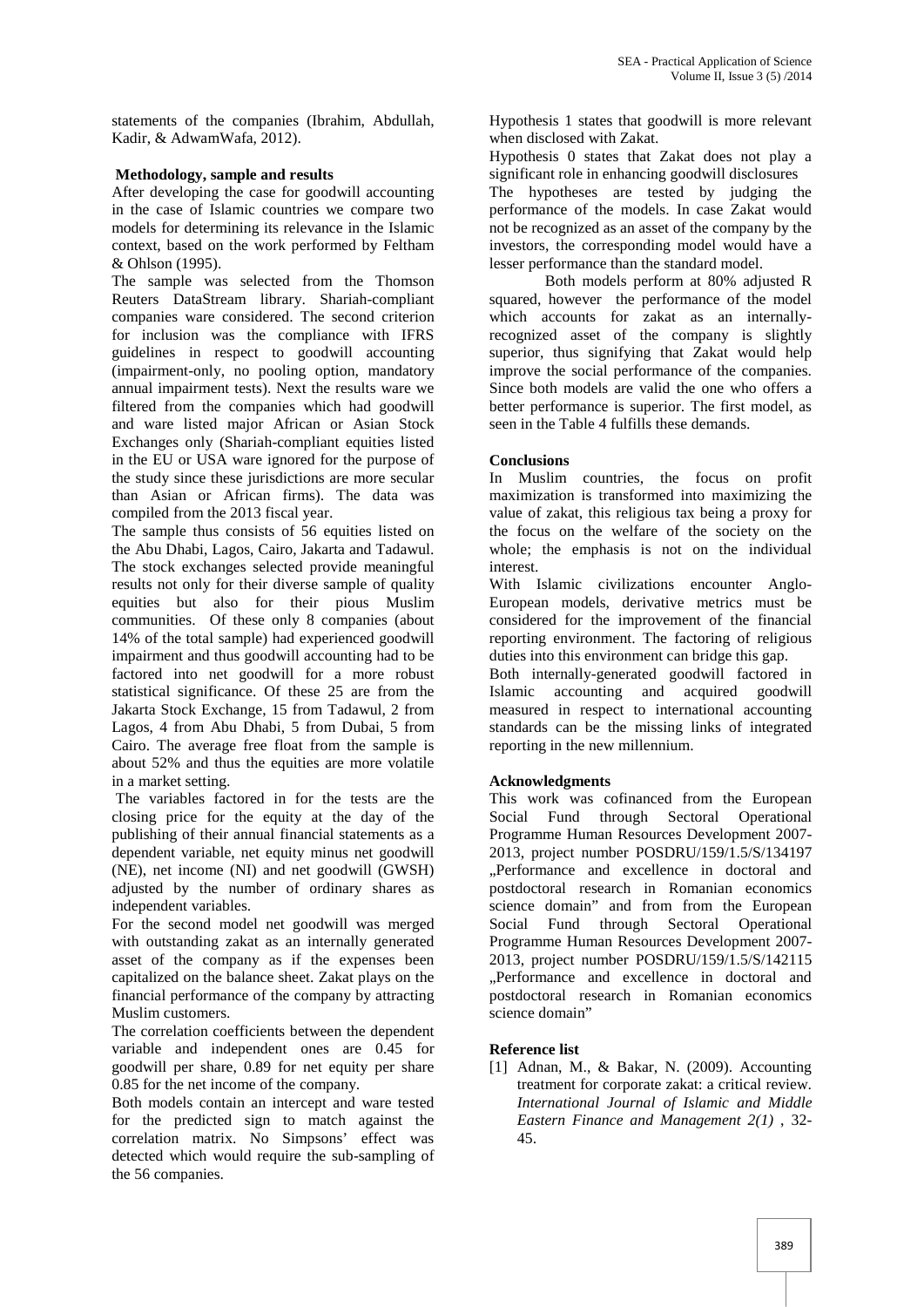- [2] Bakar, N. (2007). Zakat Accounting Standard (ZAS). *American Journal of Islamic Social Sciences, 24(4)* , 74-92.
- [3] Canibano, L. (1972). Comentarios al plan general de contabilidad de Francia (Comments on the general plan of accounts in France). *Revista Espanola de financiacion y Contabilidad* , 491-556.
- [4] Craig, R., Rodrigues, L., & Oliveira, L. (2010). Intangible assets and value relevance: Evidence from the Portuguese stock exchange. *The Brittish Accounting Review* , 241-252.
- [5] Dahmash, F., Durand, R., & Watson, J. (2009). The value relevance and reliability of reported goodwill and identifiable intangible assets. *The British Accounting Review , 41* (2), 120-137.
- [6] Feltham, G., & Ohlson, J. (1995). Valuation and clean surplus accounting for operating and financial activities. *Contemporary Accounting Research* , 689-731.
- [7] Hamberg, M., & Beisland, L.-A. (2014). Changes in the value relevance of goodwill accounting following the adoption of IFRS 3. *Journal of International Accounting, Auditing and Taxation* , 59-73.
- [8] Ibrahim, A., Abdullah, A. A., Kadir, M. R., & AdwamWafa, S. M. (2012). Assessing Financial Reporting on adopting Business Zakat Guidelines on Malaysian Government Linked Companies. *International Journal of Business and Social Science, 3(24)* , 220-229.
- [9] Jenkins, P. (2006). Demographics, Religion, and the Future of Europe. *Orbis* , 519-539.
- [10]Kamla, R. (2009). Critical insights into contemporary Islamic accounting. *Critical perspectives on accounting , 20* (8), 921-932.
- [11]Kamla, R., Gallhofer, S., & Haslam, J. (2006). Islam, nature and accounting: Islamic principles and the notion of accounting for the environment. *Accounting Forum , 30* (3), 245- 265.
- [12]Kamla, R., Gallhofer, S., & Haslam, J. (2006). Islam, nature and accounting: Islamic principles and the notion of accounting for the environment. *Accounting Forum, 30(3)* , 245- 265.
- [13]Karim, R. A. (2001). International accounting harmonization, banking regulation, and Islamic banks. *The International Journal of Accounting , 36* (2), 169-193.
- [14]Lev, B. (2001). *. Intangibles-Management, Measurement, and Reporting.* Dartmouth: Brookings Institution Press.
- [15] Mohsin, M. (2013). Potential of Zakat in Eliminating Riba and Eradicating Poverty in Muslim Countries. *Islamic Management and Business, 5(11)* , 114-126.
- [16]PricewaterhouseCoopers. (2013). Preluat pe November 10, 2014, de pe http://www.pwc.com/m1/en/assets/document/tl s\_managing\_indirect\_taxes.pdf
- [17]Salim, A. (2008). *Challenging the Secular State: The Islamization of Law in Modern Indonesia.* United States of America: University of Hawai'i Press.
- [18]Saufi, S., & Mustapha, N. (2012). Islamic Accounting and Business Practices: A Conceptual Framework. *UMT 11th International Annual Symposium on Sustainability Science and Management*, (pg. 358-366). Malaysia.
- [19]Sha'bani Nashtaei, M., & Shahroudbari, J. (2012). The Investigation of the Right of Goodwill and the Right of Business,Vocation and Commerce in the Legal and Financial Scopes of Iran. *Journal of Basic and Applied Scientific Research , 2* (8), 7440-7448.
- [20]Xu, W., Anandarajan, A., & Curatola, A. (2011). The value relevance of goodwill impairment. *Research in Accounting Regulation , 23* (2), 145-148.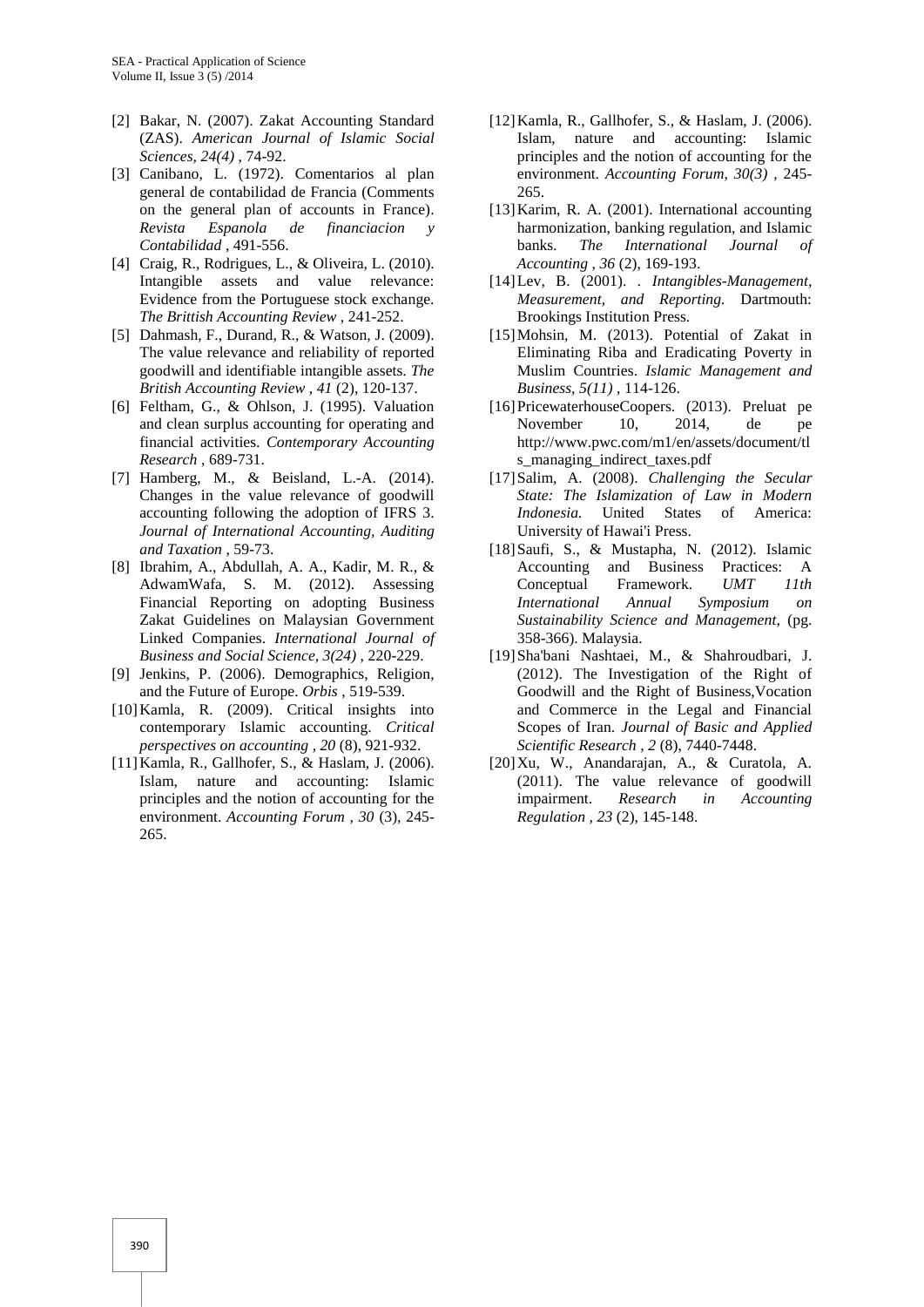#### *Appendices*

# *Appendix A*

Table No.1

| The types of legal systems by percentage of jurisdictions |                             |  |  |  |
|-----------------------------------------------------------|-----------------------------|--|--|--|
| Type of legal system                                      | Percentage of jurisdictions |  |  |  |
| <b>Secular Civil Law</b>                                  | 60.93                       |  |  |  |
| <b>Secular Common Law</b>                                 | 27.08                       |  |  |  |
| <b>Mixed and Pure Religious Law</b>                       | 11.99                       |  |  |  |

*Source (http://www.juriglobe.ca/eng/syst-demo/tableau-dcivil-claw.php) Appendix B*

Table No.2

*The types of legal systems by percentage of jurisdictions*

| <b>Jurisdiction</b>         | <b>Accounting treatment</b> | <b>Fiscal treatment</b>                    |  |
|-----------------------------|-----------------------------|--------------------------------------------|--|
| Saudi Arabia                | Impairment of goodwill      | Amortization of goodwill is deductible     |  |
| <b>Nigeria</b>              | Impairment of goodwill      | Amortization of goodwill is non-deductible |  |
| <b>United Arab Emirates</b> | Impairment of goodwill      | No definitive answer                       |  |
| Indonesia                   | Impairment of goodwill      | Amortization of goodwill is deductible     |  |
| <b>Egypt</b>                | Impairment of goodwill      | Amortization of goodwill is deductible     |  |

*Source (http://www.kpmg.com/Global/en/IssuesAndInsights/ArticlesPublications/cross-border-mergers acquisitions)*

*Appendix C*

## Table No.3

*The metrics relating to the relevance of the legal source material*

|                   |                | <b>Standard</b> |           | GWSH               | EN                 | NI                 |
|-------------------|----------------|-----------------|-----------|--------------------|--------------------|--------------------|
| <b>Statistics</b> | Adjusted $R^2$ | <b>Error</b>    | Intercept | $(t-stat/p/coeff)$ | $(t-stat/p/coeff)$ | $(t-stat/p/coeff)$ |
| <b>Model 1</b>    | 80.5           | 2.33            | 0.269     | (3.55/0.01/3.62)   | (2.48/0.01/1.19)   | (2.27/0.02/5.00)   |
| Model 2           | 80.4           | 2.34            | 0.265     | (3.42/0.01/3.56)   | (2.20/0.01/1.25)   | (2.20/0.03/4.85)   |